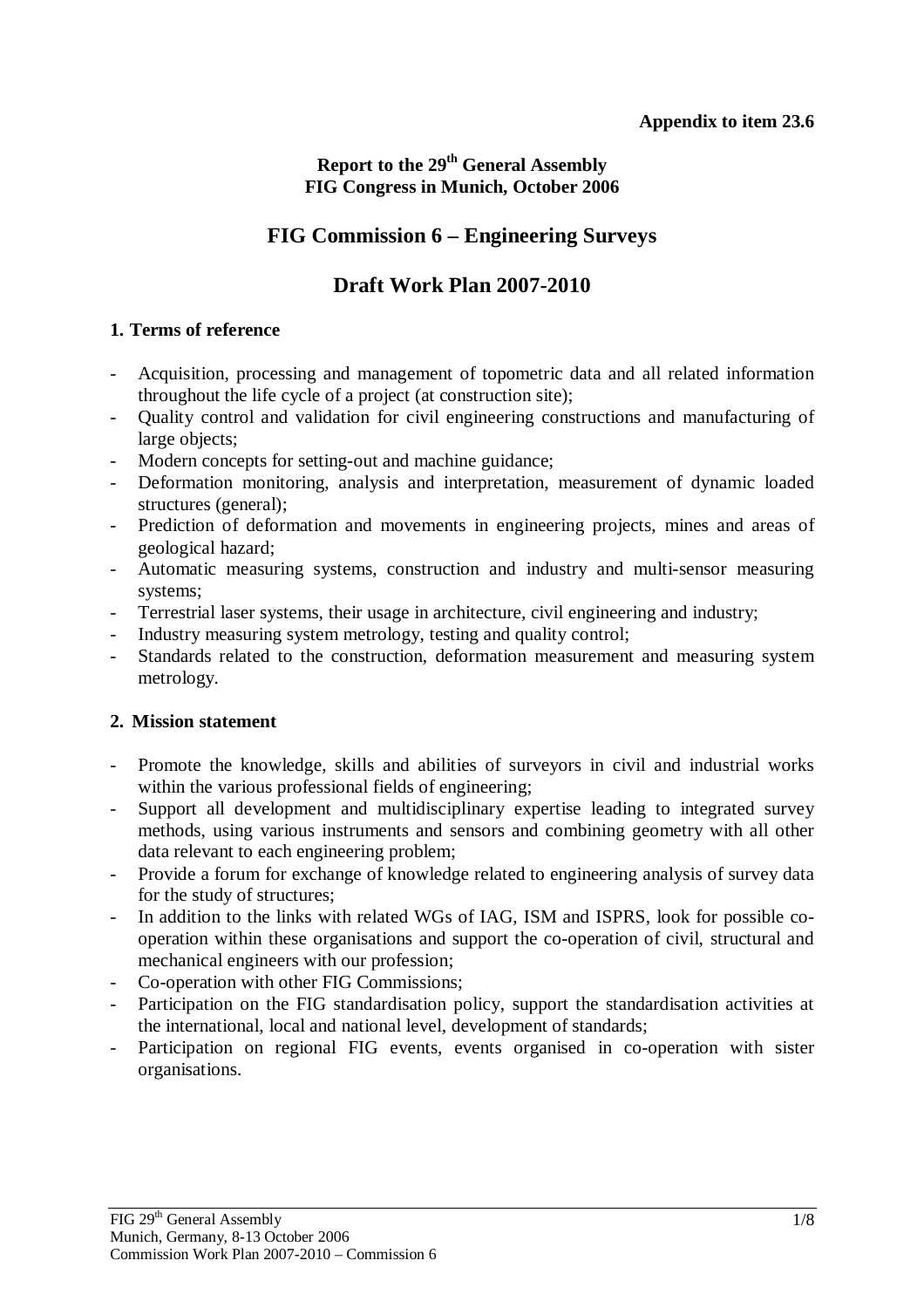## **3. General**

This Working Plan covers a wide scale of survey disciplines related to plants, installations and constructions of any kind. Through the Working Plan Commission 6 want to extend the Council strategy by encouraging:

- development of international standards and qualifications,
- closer links and co-operation with other FIG Commissions,
- development of best practice guides in Engineering Surveys,
- actively support and participate in FIG regional events.

## **4. Working Groups**

## **WG6.1 – Deformation Measurement and Analysis**

#### Policy issues

Automation of monitoring surveys.

Enhancement of geometrical modelling of deformations from integrated deformation surveys Physical interpretation of deformations including numerical modelling and prediction of deformations and back analysis.

Chair N.N Vice-chair: Cecilia Whitaker (USA)

Specific project(s)

Regular symposia and exchanges between researchers and concerned professionals.

#### Workshop(s)

- 13th International Symposium on Deformation Measurements, …………., 2008;
- 14th International Symposium on Deformation Measurements, Australia, 2009;

Contributions to various joint meetings and FIG working weeks;

#### Publication(s)

Proceedings of the meetings (by the host).

#### Beneficiaries

Geodetic engineers dealing with comparative measurements of deformed or unstable objects, geologists, geophysicists, and civil and structural engineers concerned on this issue.

#### **WG6.2 – Engineering Surveys for Industry and Research**

#### Policy issues

Engineering surveys in industry and research demand ultimate quality to be realised in evershorter time slots and under spatially most limited conditions. WG2's main goal is to provide the specialists involved in that kind of missions with the latest state of the art concerning: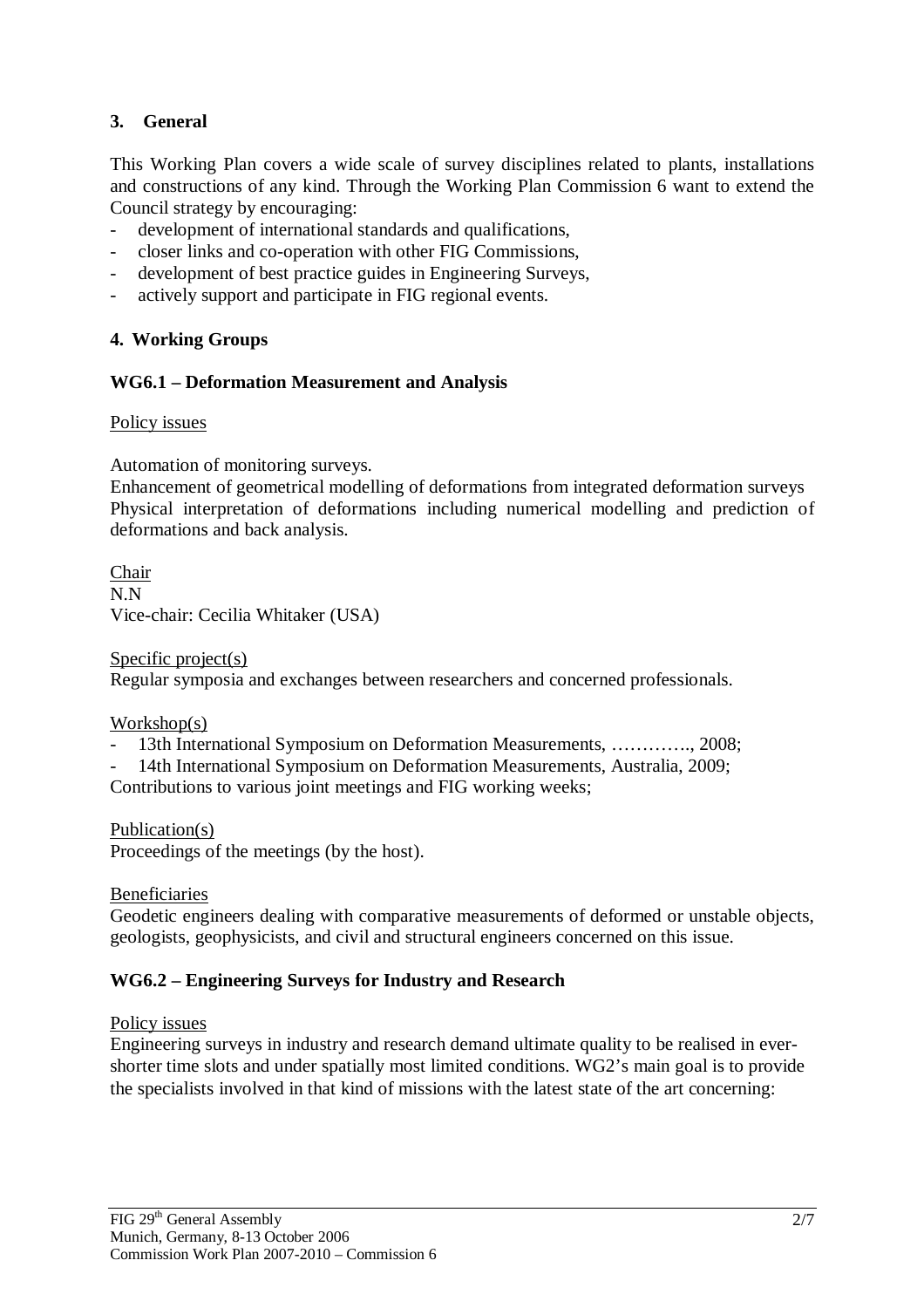- The use of adapted survey techniques in industry  $\&$  engineering;
- Multidisciplinary collaboration between survey engineers, civil engineers, structural & mechanical engineers, R&D scientists - for a better approach of complex engineering survey problems;
- Specific algorithms, instrumentation, equipment and techniques in engineering surveys;
- High precision measurements and special techniques for the large scale metrology of big equipment or structures;
- Integration of survey & alignment sensors with actuators and/or tools for on-line monitoring and control of a given process (dynamic systems);
- Relevant modules for the 'Optical 3D Measurement Techniques' series.

#### Chair

Thomas Wunderlich (Germany) Vice-chair: Peter Kyrinovic (Slovakia)

#### Specific project(s)

- Engineering surveying procedures for power plants;
- Engineering surveying procedures for linear and circular accelerators;
- Engineering surveying procedures for nuclear research facilities;
- New techniques for as-built documentation and facility inventory;
- Industrial metrology in production, assembling and finishing processes;
- In-situ calibration of industrial robots.

#### Workshop(s)

- INGEO 4<sup>th</sup> International Conference on Engineering Surveying, Slovakia 2007,
- Tutorials as part of the "International Course for Engineering Surveying", Graz (Austria), 2007

Contributions to the FIG Working Weeks and to FIG Congress; Specific seminars or workshops on dedicated topics.

# Publication(s)

Proceedings of the meetings (by the host).

#### Beneficiaries

- Dialogue with manufacturers to realise competent consumer wishes;
- Advising optimal instrument for each special application of a mission catalogue;
- Development of suitable planning tools for extensive scanning tasks;
- Software improvements to increase variety of best-fitting objects;
- Monitoring of CAD-SW behaviour under heavy scanning data load;
- Expansion of application fields.

The surveyors, designers and manufacturers are waiting to acquire more expertise in these special applications.

The group of professional which have the benefit of the results consist of engineers dealing with quality control of large objects or structures, scientific laboratories dealing with particle accelerators and detectors, fusion rings, gravitational antennas, power lasers, etc., scientists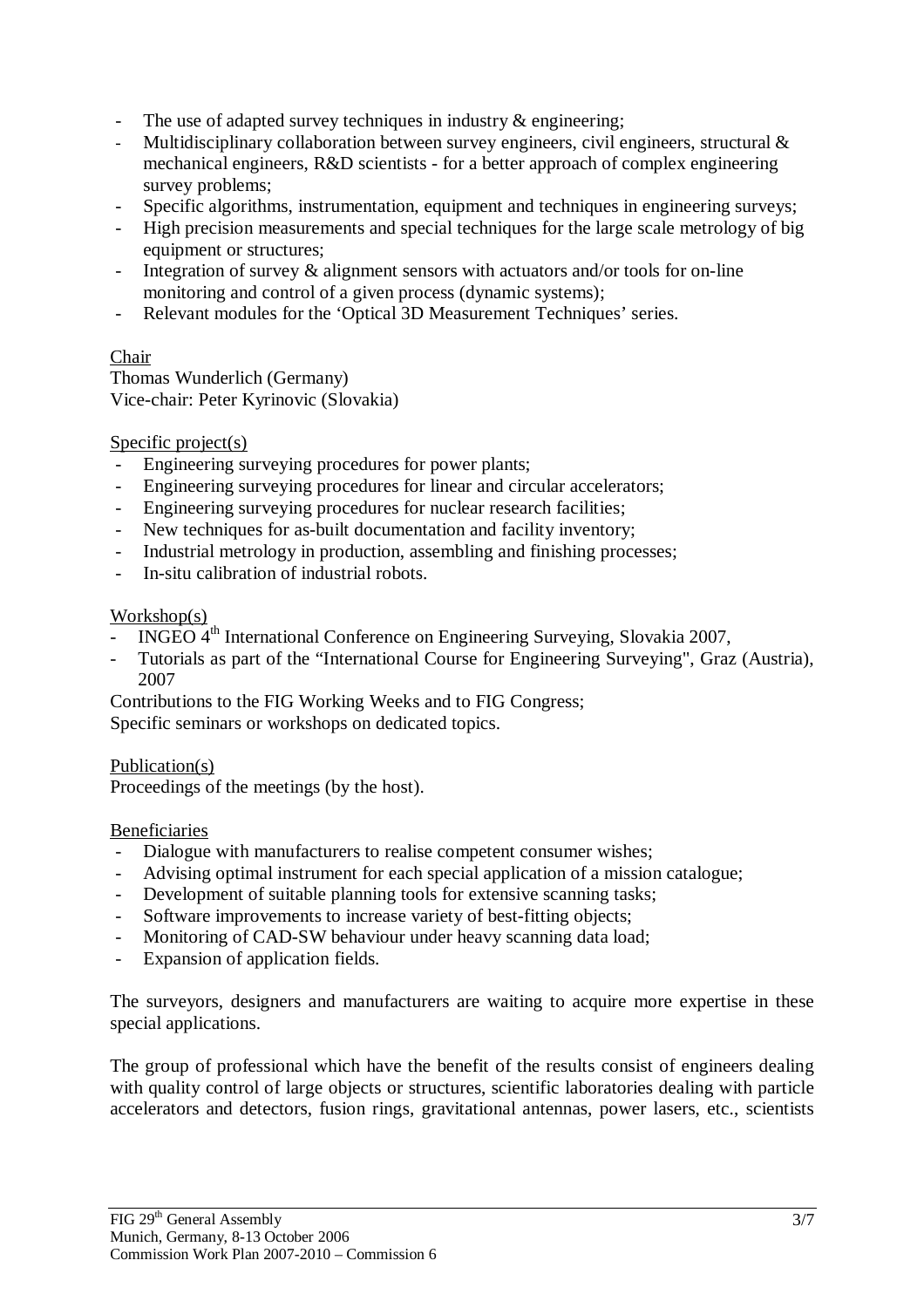and engineers dealing with large scale metrology and accurate positioning in R&D sectors or in industry, finally universities and manufacturers involved in the development of special instruments.

## **WG6.3 – Engineering Survey Data Bases and Facility Management**

## Policy issues

- Focus on the role of the surveying engineer as the responsible manager of spatially referenced information;
- Support for the co-ordination of the activities of other disciplines.

# Chair

Lothar Gründig (Germany) Vice-chair: Vladimir Seredovich (Russia)

## Specific project(s)

- Concepts of data models for the Mapping of relevant 4D or 5D project data, covering 3D geometry, time, and descriptive attributes;
- Exchange, provision and presentation of facility management data in computer networks;<br>- Data integration for this subject, taking into accounts the presence of redundant data and
- Data integration for this subject, taking into accounts the presence of redundant data and different sources of information;
- The automation and combination of feasible data acquisition techniques.

## Workshop(s)

- Workshop on Engineering Survey Data Bases and Facility Management, DDMM 200x, Berlin, Germany;

#### FIG WWs;

Sessions and contributions to joint seminars, workshops and symposia.

## Publication(s)

Proceedings of the meetings (by the host).

#### **Beneficiaries**

Surveying engineers, engineers and managers involved in facility management tasks.

## **WG6.4 – Engineering Surveys for Construction Works and Structural Engineering**

#### Policy Issues

- Promoting the use of adapted survey techniques in industry & engineering;
- Promoting a multidisciplinary collaboration between survey engineers, civil engineers, structural & mechanical engineers;
- Promoting the understanding of fibre optic sensors, e.g. interferometric sensors;
- Study the use of embedded sensor arrays and the role of advanced surveying techniques for structural monitoring;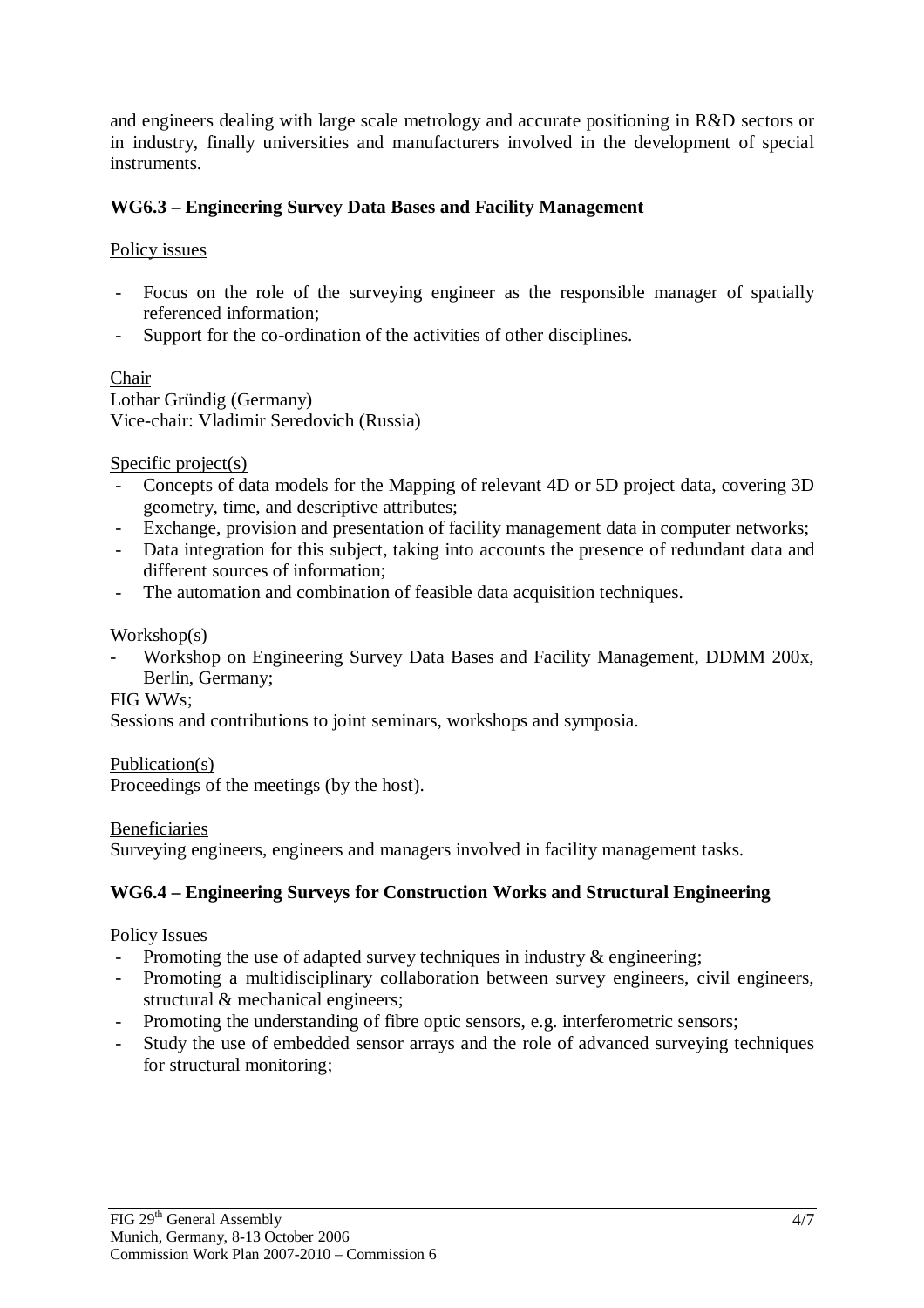- Creating an awareness of surveyors through a task force 'Fibre optic sensors' of the rapidly emerging technology of fibre optic sensors as "non-geodetic" sensors to measure deformations (strain) and temperatures in civil engineering structures

## Chair:

Gethin Wyn Roberts (UK) Vice-chair: Joel Van Cranenbroek (Switzerland)

Specific Projects

- Precise methods and equipment for staking out during construction and structural works;
- QC and documentation for as build compared to as designed;
- Precise methods and equipment for engineering surveys for visualisation and photo match;
- Precise methods and equipment for remote surveys;
- Dynamic Monitoring of Buildings and Structures;
- Offshore construction surveys.

## Workshops

- Regular symposia and exchanges between researchers and concerned professionals;
- Tutorials as part of the "International Course for Engineering Surveying", Graz (Austria), 2007
- Workshop on Automatic and multi-sensor measuring Systems, 2009;

Contributions to various joint meetings and FIG WWs and Congress.

#### Publications Proceedings of the meetings (by the host). Web page

Beneficiaries

- Surveying profession becoming involved in this developing technology which will partly replace current geodetic techniques;
- Surveyors wanting to acquire information about fibre optic sensors as used in "smart civil engineering structures";
- Engineers who has to decide about the best techniques to monitor civil Engineering structures;
- Universities teaching advanced sensor technology.
- Engineering surveyors and engineers involved with construction and setting out will benefit, as well as structural engineers, current buildings and future building designs.

## **5. Task Forces**

Task Force 1 **'Terrestrial Laser Scanners'**; Chair: Maria Tsakiri (Greece); Co-chair: Cross commission TF in co-operation with C5

Task Force 2 **'Optimal Use of Interferometric Synthetic Aperture Radar (InSAR)'**; Chair: Chris Rizos (Australia); Co-chair: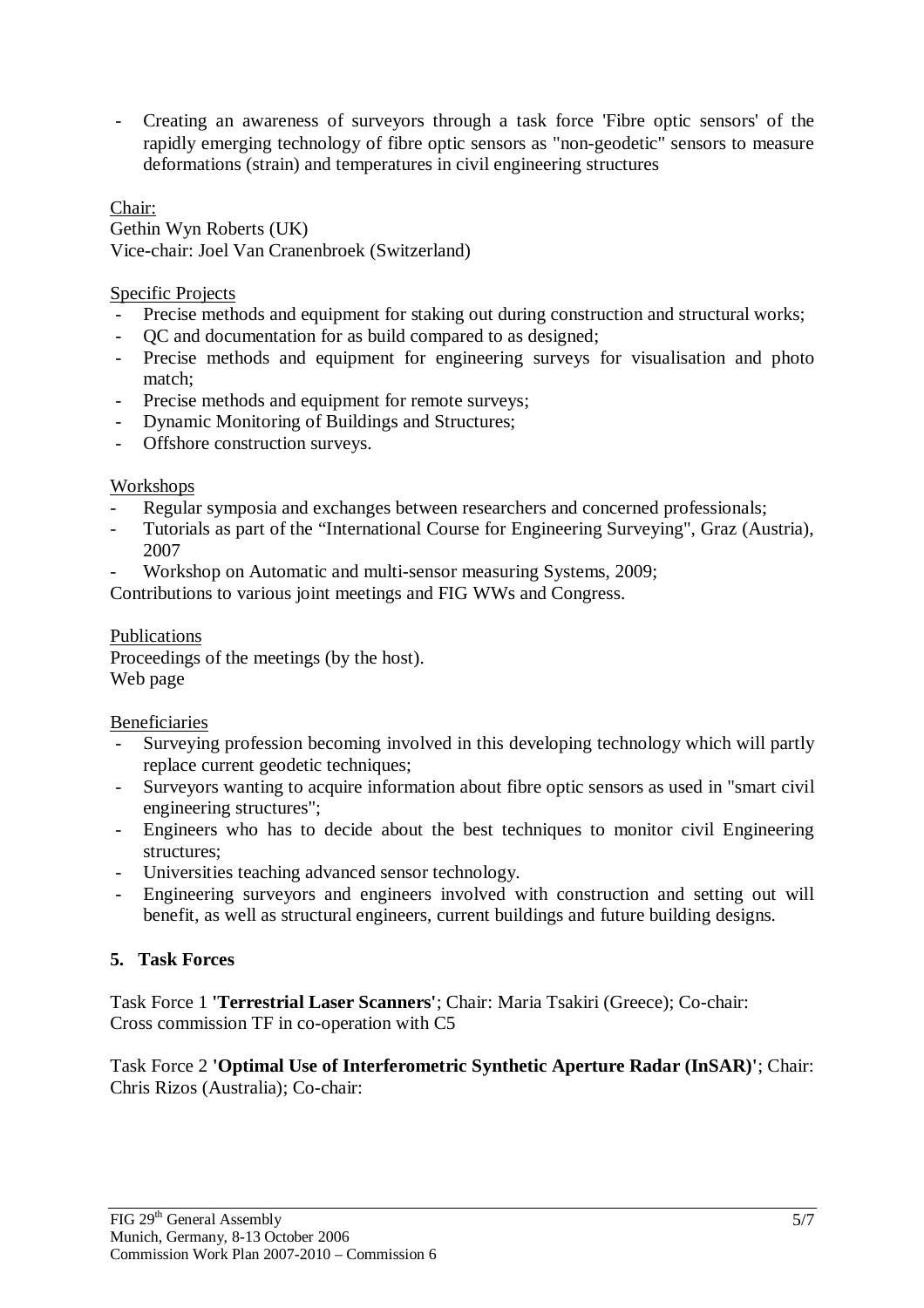Task Force 3 **'Crustal Deformation'**; Chair: Stathis Stiros (Greece); Co-chair:

Task Force 4 **'Monitoring and Analysis of Cyclic Deformations and Structural Vibrations'**; Chair: Gethin Wyn Roberts (UK); Co-chair: Philip Collier (Australia)

Task Force 5 **'Fibre Optic Sensors'**; Chair: Helmut Woschitz (Austria); Co-chair:

Task Force 6 **'Terrestrial-Based RF Positioning Technologies'**; Chair: Joel Barns (Australia); Co-chair: Xiaolin Meng (UK)

## **6. Co-operation with sister associations**

Commission 6 intends to continue co-operation with sister associations, especially The International Association of Geodesy (IAG). Further more The International Society for Mine Surveying (ISM) and the International Society for Photogrammetry and Remote Sensing (ISPRS) are of interest.

## **7. Communications**

Commission 6 will use general the commission web page with linkages to other relevant web pages to keep commission delegates, other FIG members and the public informed. The secretariat will provide the webmaster.

Commission 6 will provide an annual newsletter with input from the working groups. This will be distributed by e-mail.

#### **8. New partnerships**

Commission 6 will try to support the developed partnership with ISM and the IAG Special Commission 4. New partnership could be developed with ISPRS according the increasing input of laser scanning (terrestrial and airborne) to the engineering survey projects.

#### **9. Calendar of events**

## **2007**

- Tutorials as part of the "International Course for Engineering Surveying", Graz, Austria;
- INGEO 4<sup>th</sup> International Conference on Engineering Surveying, Slovakia;
- FIG Working Week, Hong Kong, China;
- 3D Technique …….;

#### **2008**

- 13th International Symposium on Deformation Measurements;
- FIG Working Week, Stockholm, Sweden;